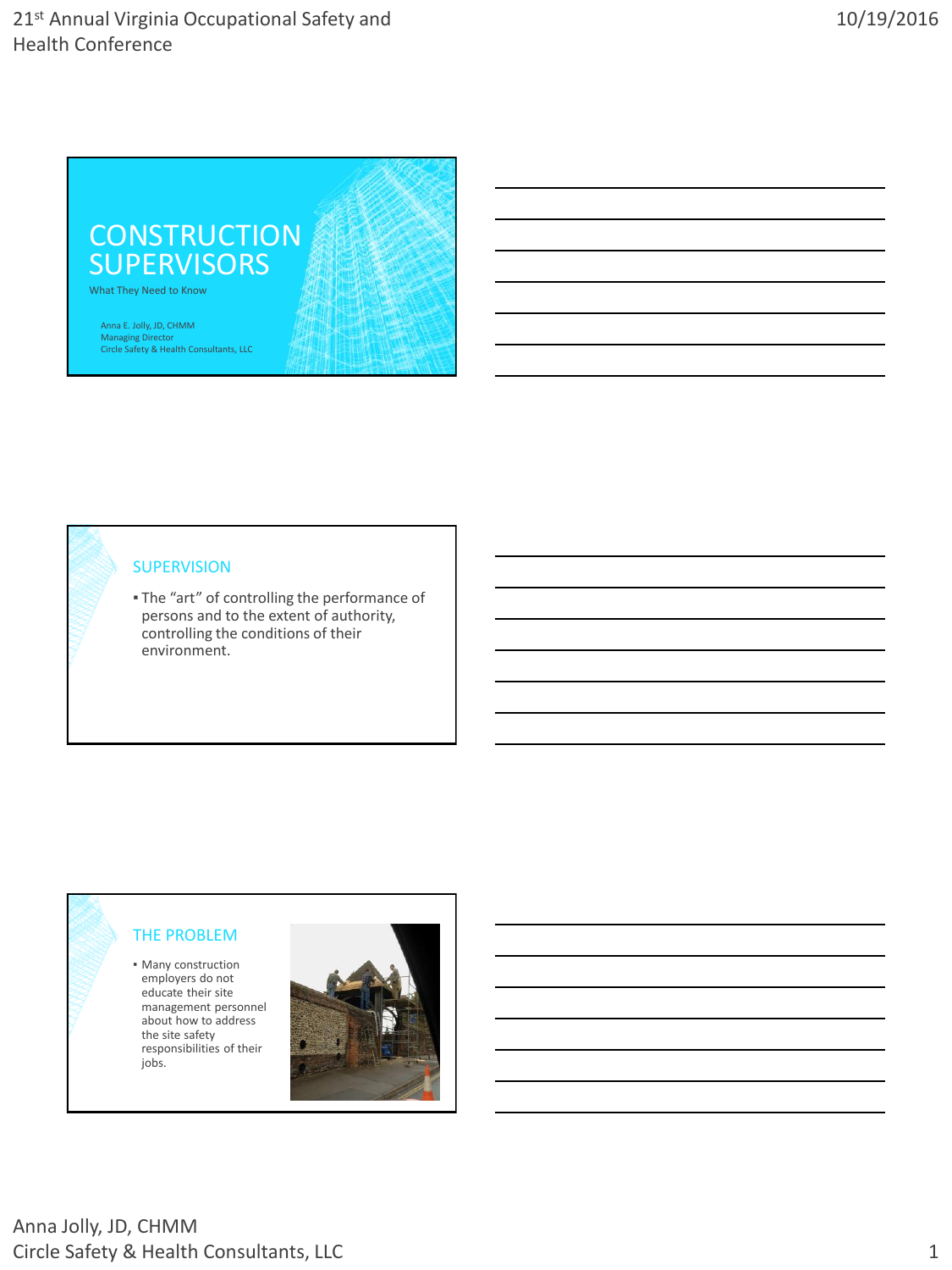

#### COULD HAVE BEEN PREVENTED IF:

▪ The Supervisor had a clear understanding of his role in the management of the people, equipment, and management of the project site.



#### TYPES OF SITE SUPERVISION

▪ Site Superintendent Responsible for running a project; may or may not have trades or may hire all subcontractors.

▪ Foreman Run a crew for the general contractor or be the main supervisor for a subcontractor. Often responsible for other subcontractors.

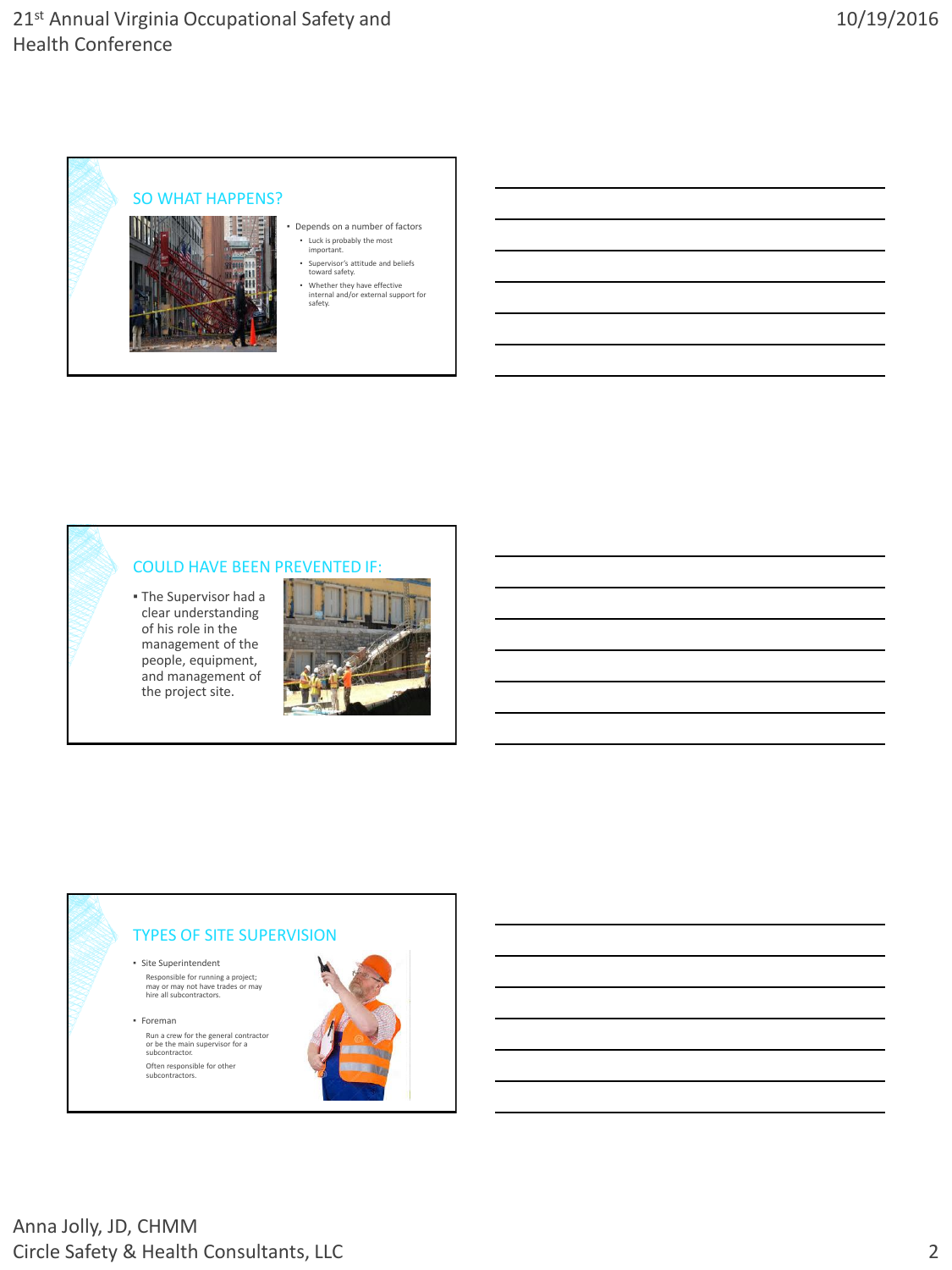#### FACE OF THE COMPANY IN THE FIELD

- OSHA considers them "Management Officials"
- Play the most critical role in safe operations
- Principal implementers of the company safety program.
- **Can make or break the company's safety program**
- Make decisions every day about whether their employees will take risks with safety or not.

#### THE SITE SUPERVISOR

- Everything that everyone else does with regard to safety is worthless without the knowledge and commitment of this team member.
- **WOW! That's a lot of power and a lot of responsibility!!!!!!!**

#### SO WHAT DO THEY NEED TO KNOW

▪ But they need to know the following:

- What is their role in managing physical site safety on the project?
- What are the true costs of accidents to the company?
- What is their role in managing employee safety?
- What is their role in managing subcontractors?
- Or being managed by General Contractors?
- Supervisors need to understand these roles before they go out there.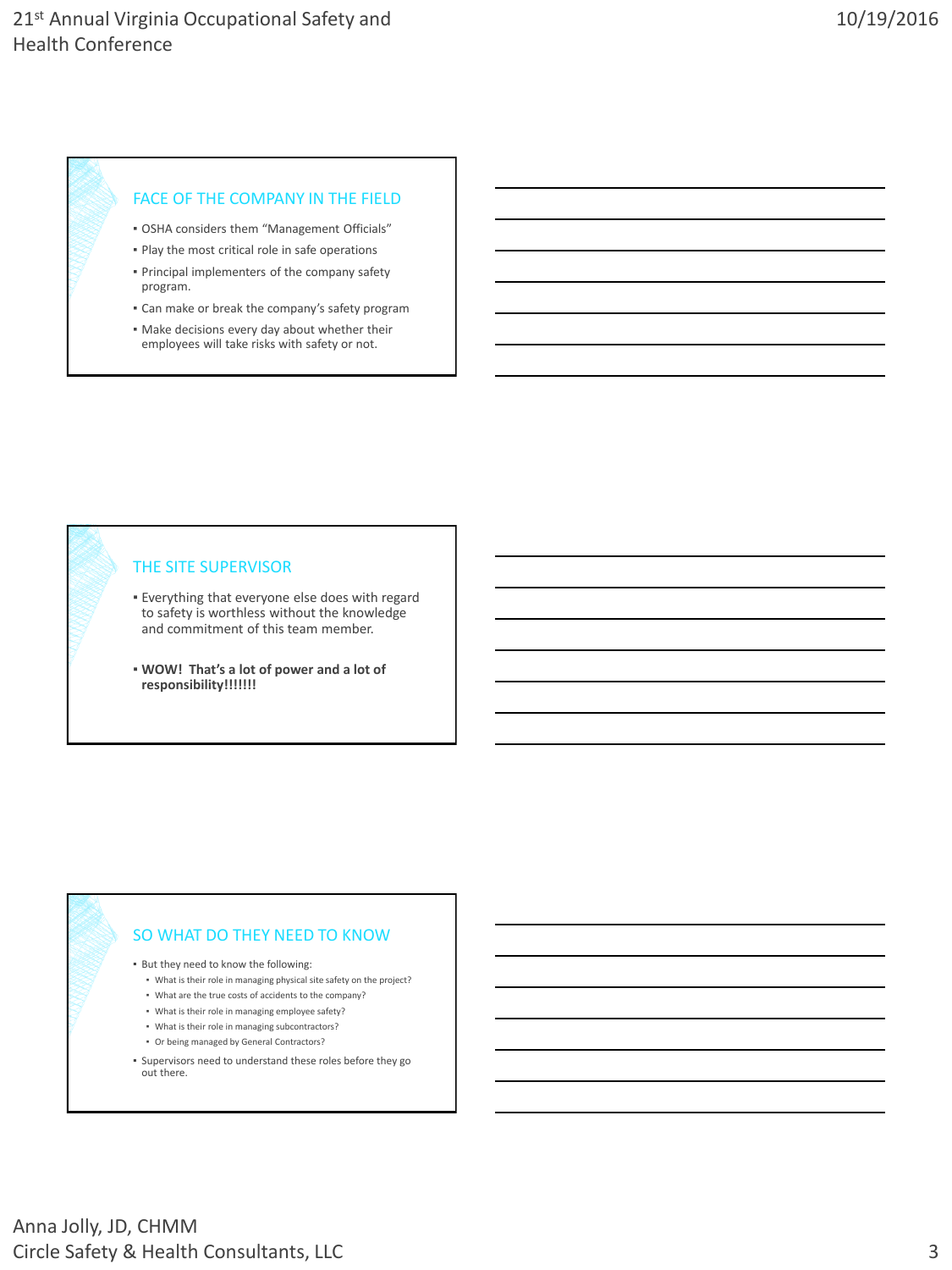

#### KNOWLEDGE

- **The Supervisor must have the knowledge necessary** to complete the job to the extent of their duties.
	- A through understanding of the operations and hazards expected and how to control them
	- Company safety policies and procedures
	- OSHA requirements of the job.

#### **AUTHORITY**

- Have full authority to require all workers on the job site to comply with work rules, including subcontractors.
- Know that they may use that authority when needed to discipline employees and or subcontractors when they fail to comply.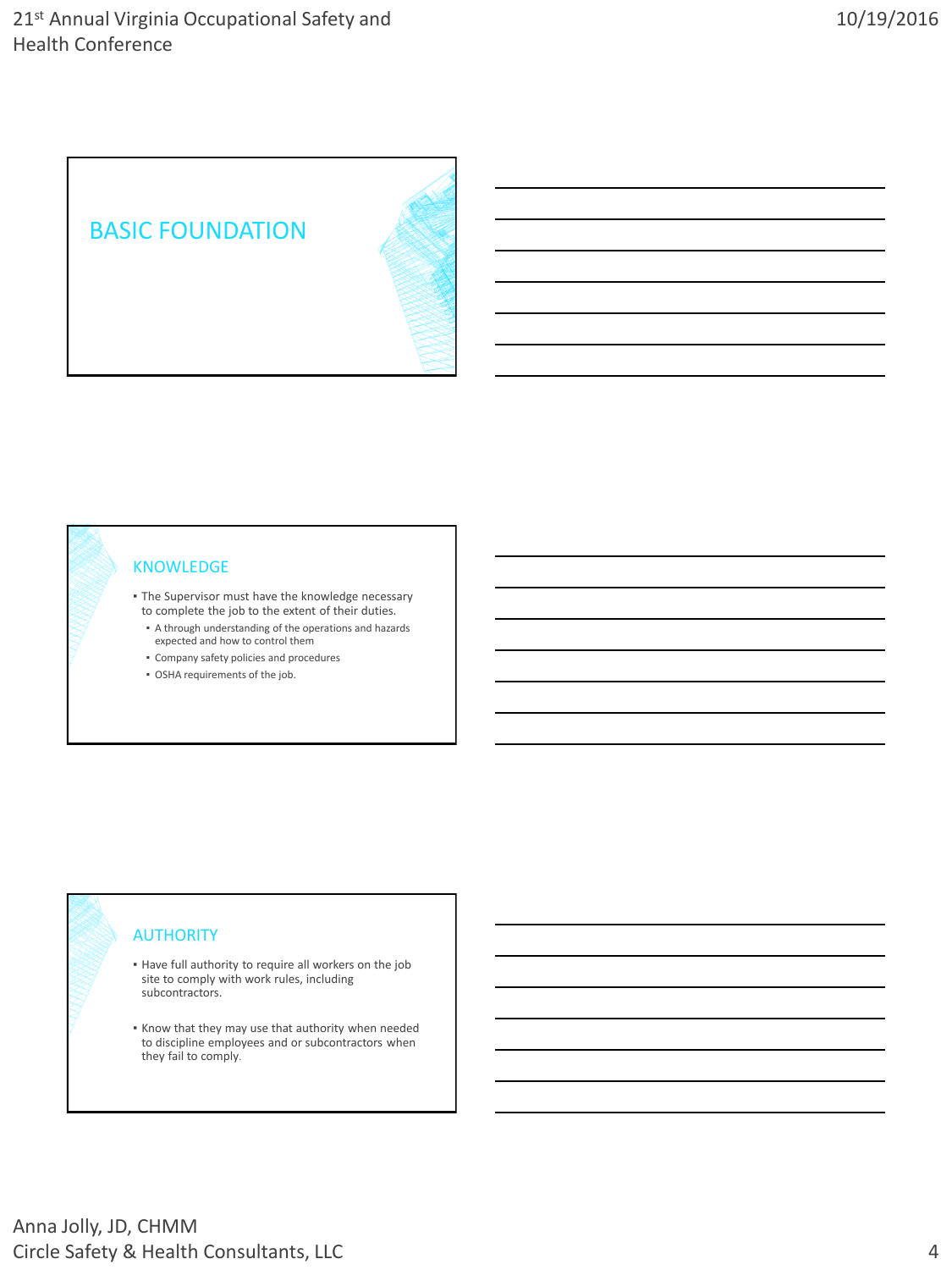

#### #1 THE COMPETENT PERSON ROLE

- One who is capable of identifying existing & predictable hazards in the<br>surroundings or working conditions which are unsanitary, hazardous, or<br>dangerous to employees, **and** who has authorization to take prompt<br>corrective
- The Supervisor is generally the best choice as competent person, but not for all situations.
- **Competent persons are responsible for creating a safe work environment. The job site may not be altered except under the direct supervision of a competent person.**
- **Management must assess the supervisors competency and designate the supervisor as a competent person**



- OSHA requires frequent and regular inspections of the worksite. ▪ 1926.20(b)(2)
- Need to know what that means in accordance with company specifications.
- Need to know how to do inspections
- Often use weekly inspection checklists, but: ▪ Supervisors should look for safety violation every time they go on the site. This should be early in the morning and after lunch at least.

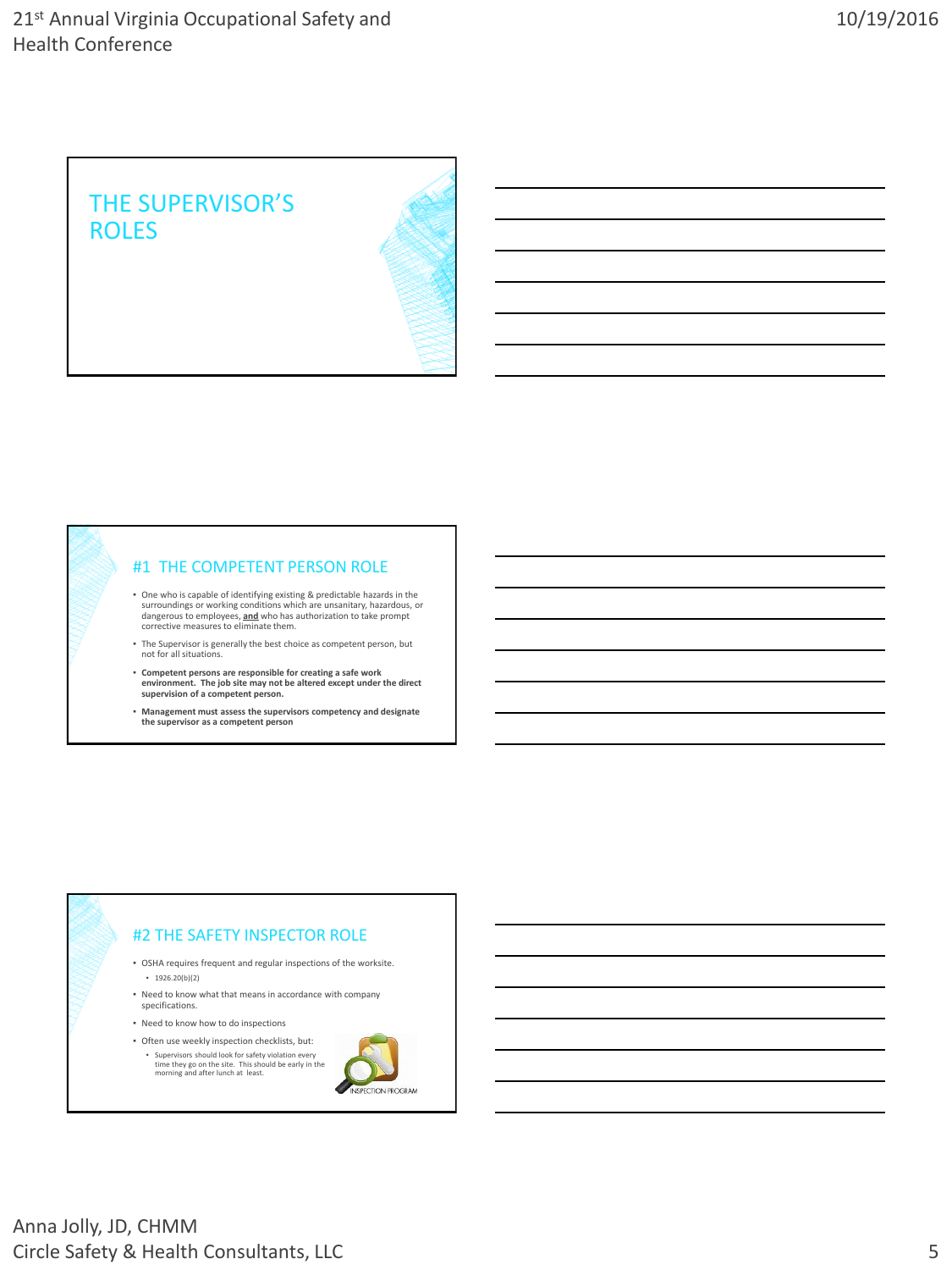#### #3 THE GREAT COMMUNICATOR

- Clear and Proper Communication
- Communicate the Company's safety expectations
- Hold Safety Meetings with employees and or subcontractors. ▪ Use as a forum to discuss safety issues relevant to the site.
	- Use to remind workers of rules and safe work procedures
	- Communicate safety issues and concern back to upper management.
- Coach employees and subcontractors when necessary.
- Discipline employees and subcontractors when necessary.

#### #4 THE DECISION MAKER

- In order to make good decisions regarding safety, supervisors need to understand the true costs of accidents.
- Share the dollar value the accidents that occur throughout the operation so that they understand that taking that risk to save time and money, is not a good decision.

### #5 THE POLICE OFFICER

- When necessary, the supervisor needs to discipline both workers and/or subcontractors.
- Needs to know how to do this properly in accordance with company policy.
- Needs to feel confident that the company will back him or her up. ▪ Needs to make sure that
- unsatisfactory procedures or conditions should be corrected immediately.
- When not possible, make sure to follow-up till the item is corrected.

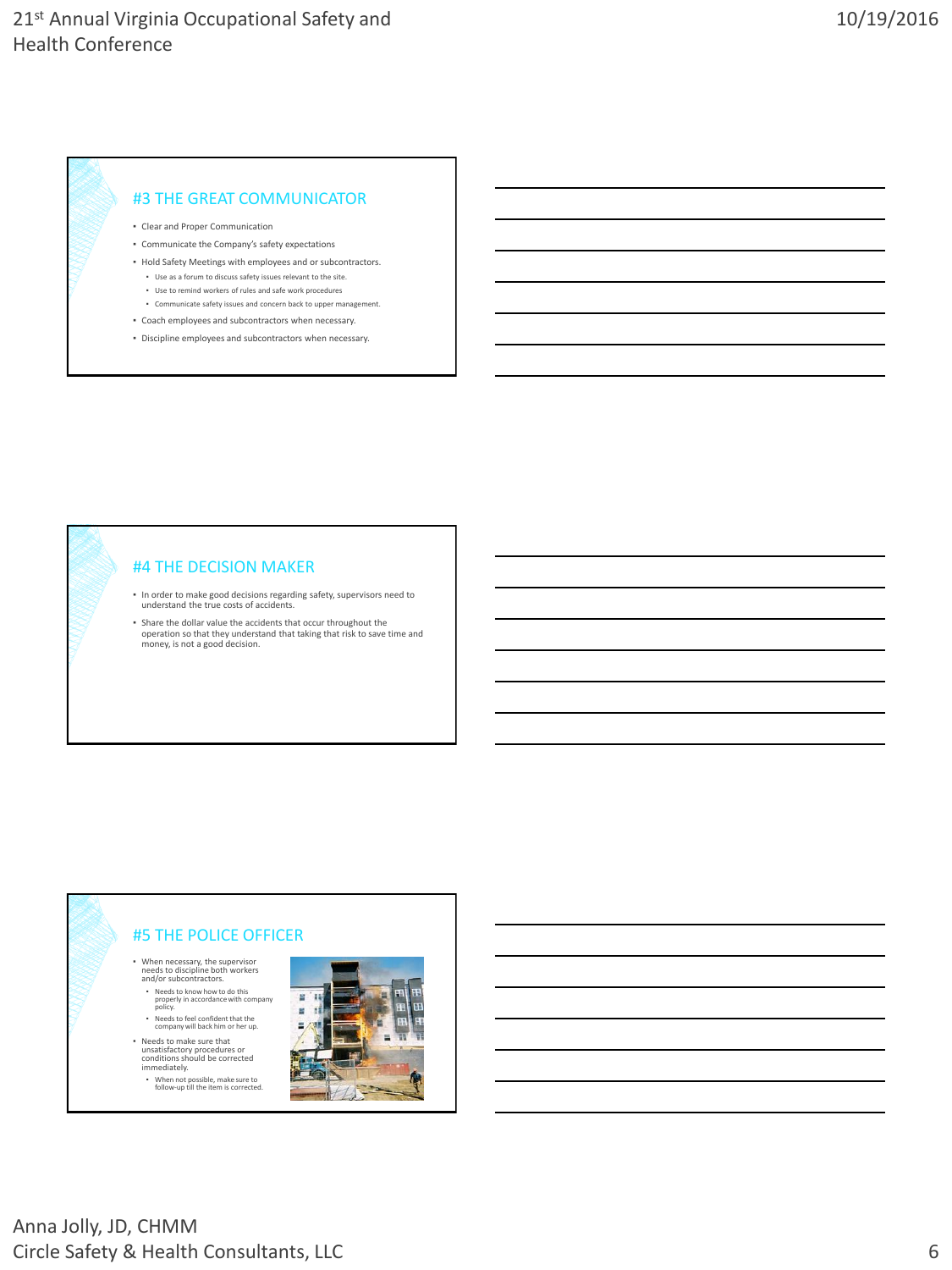

#### RULES OF CONSTRUCTION

- The Prime Contractor can not be relieved of Overall safety responsibility for the work to be performed under the contract.
	- 1926.16(b)
- Subcontractor of any tier agrees to perform any part assumes the responsibility of safety for that part and shares jointly with the Prime.
	- 1926.16(c)

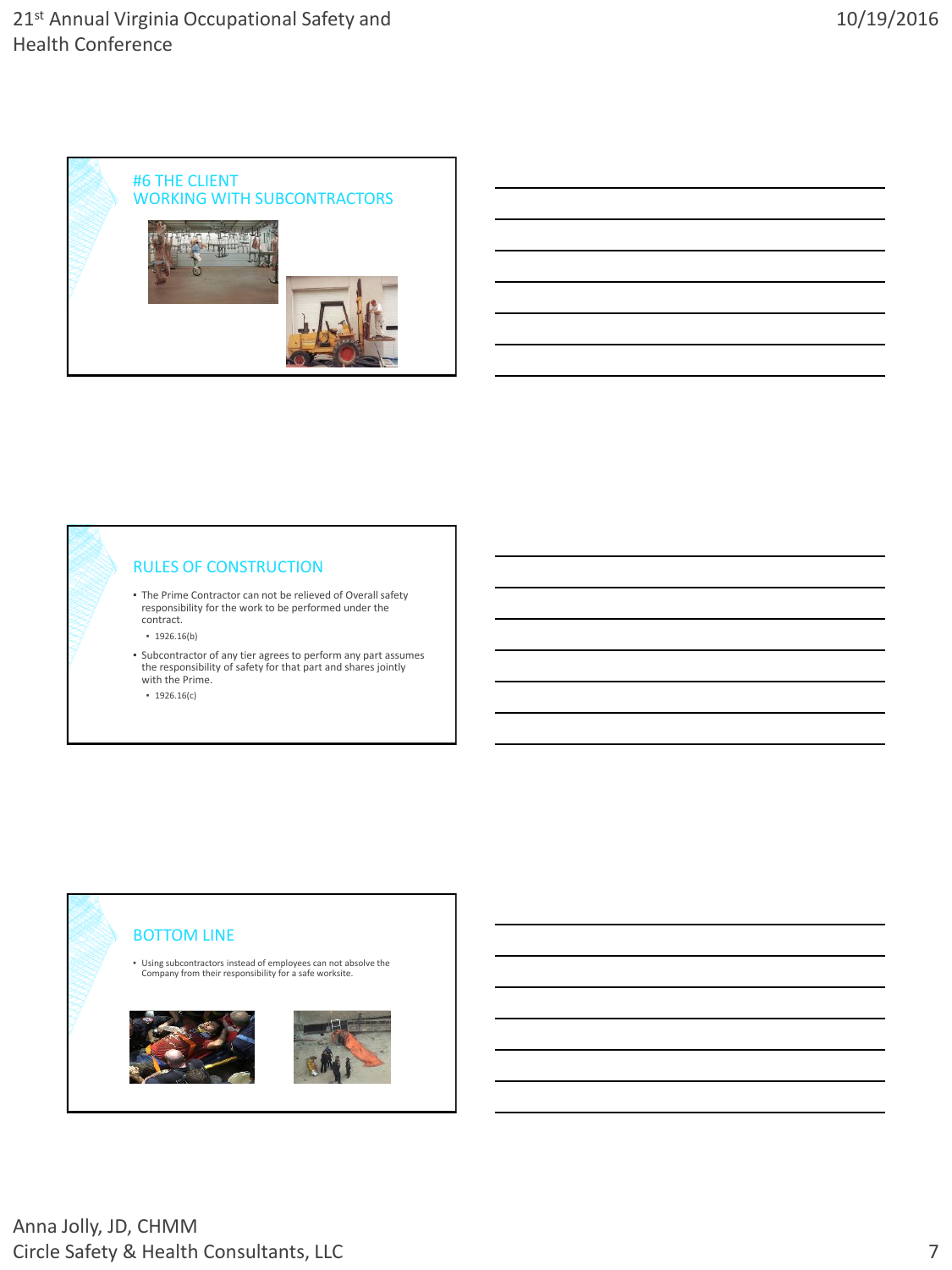#### ACCOUNTABILITY

- **Pre-job orientation for workers**
- Frequent and regular inspections by the subcontractor and your supervisor.
- Requirement for reporting accidents to site management.
- Established procedures for disciplinary action against the subcontractor up to and including termination.



#### #8 THE GOVERNMENT LIAISON

▪ Who is on the site when the VOSH/OSHA inspector arrives?

▪ Generally, that scares people. ▪ The Supervisor must know:

- The Company's procedures for handling
- The Company's rights ▪ What to expect during an
- inspection.

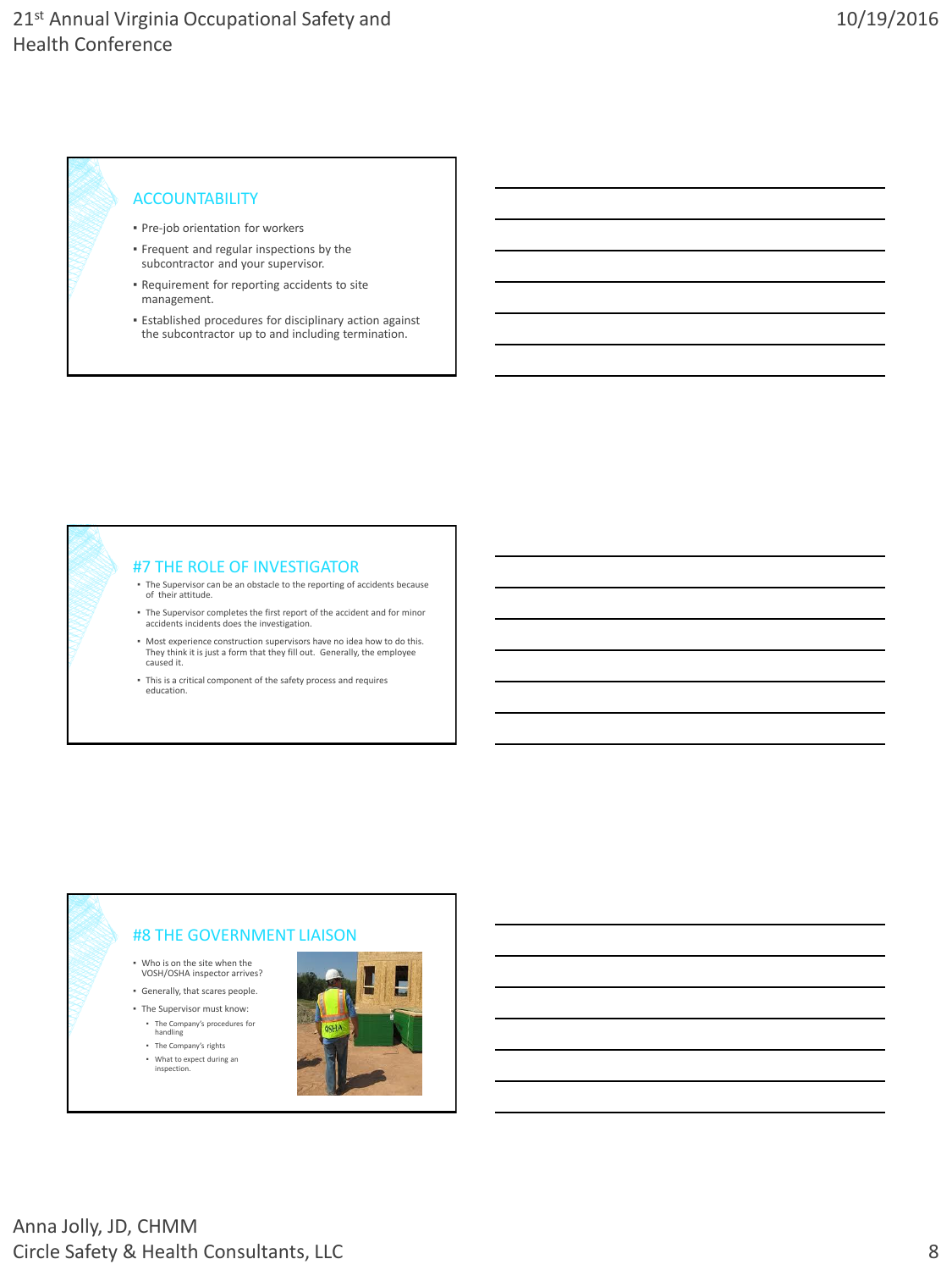

#### THEY ARE NOT THE ONLY EMPLOYER:

- **These are cited regardless of whether they have** employees exposed:
	- The creating employer
	- The controlling employer
	- The correcting employer

#### CONTROLLING EMPLOYER

- 1. General supervisory authority
	- Power to correct or require others
	- By contract or in practice
- 2. Reasonable care to prevent &
	- detect
	- Lesser extent than for own employees
	- Less frequent inspections ▪ Less knowledge of trade standards

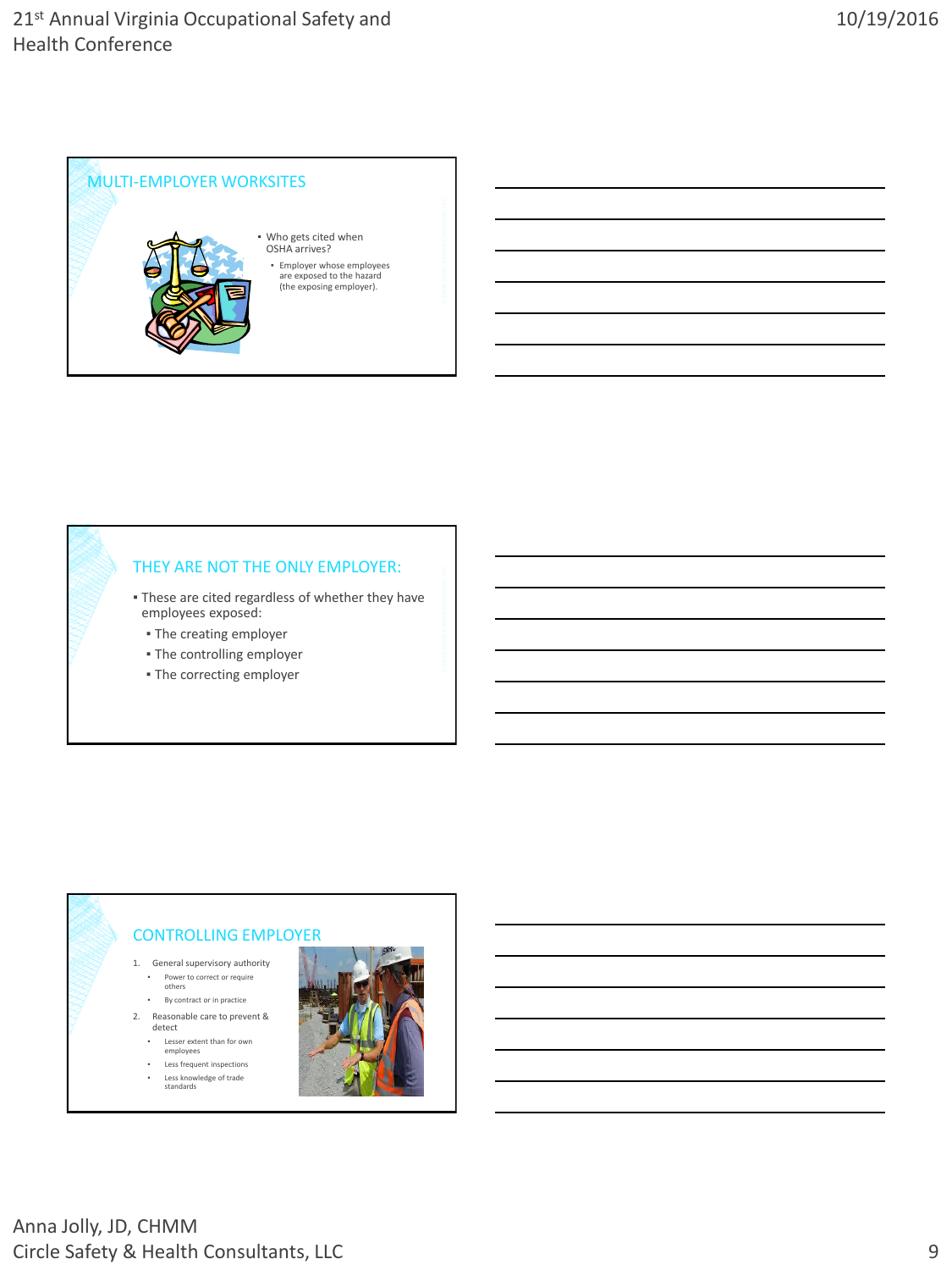# CONTROLLING EMPLOYER

- Factors to evaluate reasonable care:
	- Periodic inspections,
- frequent enough ▪ Effective system to
- correct hazards
- Effective, graduated enforcement



### CONTROLLING EMPLOYER

- Types of Controlling Employer:
	- Established by Contract ▪ Combination of Contract
	- Rights ▪ Dispute resolution, schedules, sequencing



- above
- Control without Explicit Contractual Authority



#### MULTI-EMPLOYER DEFENSE



- Employer did not create the hazard, nor could correct the hazard
- The Controlling employer was notified of the hazard for corrective action
- The employer informed his employees of the hazard and took measures to protect its employees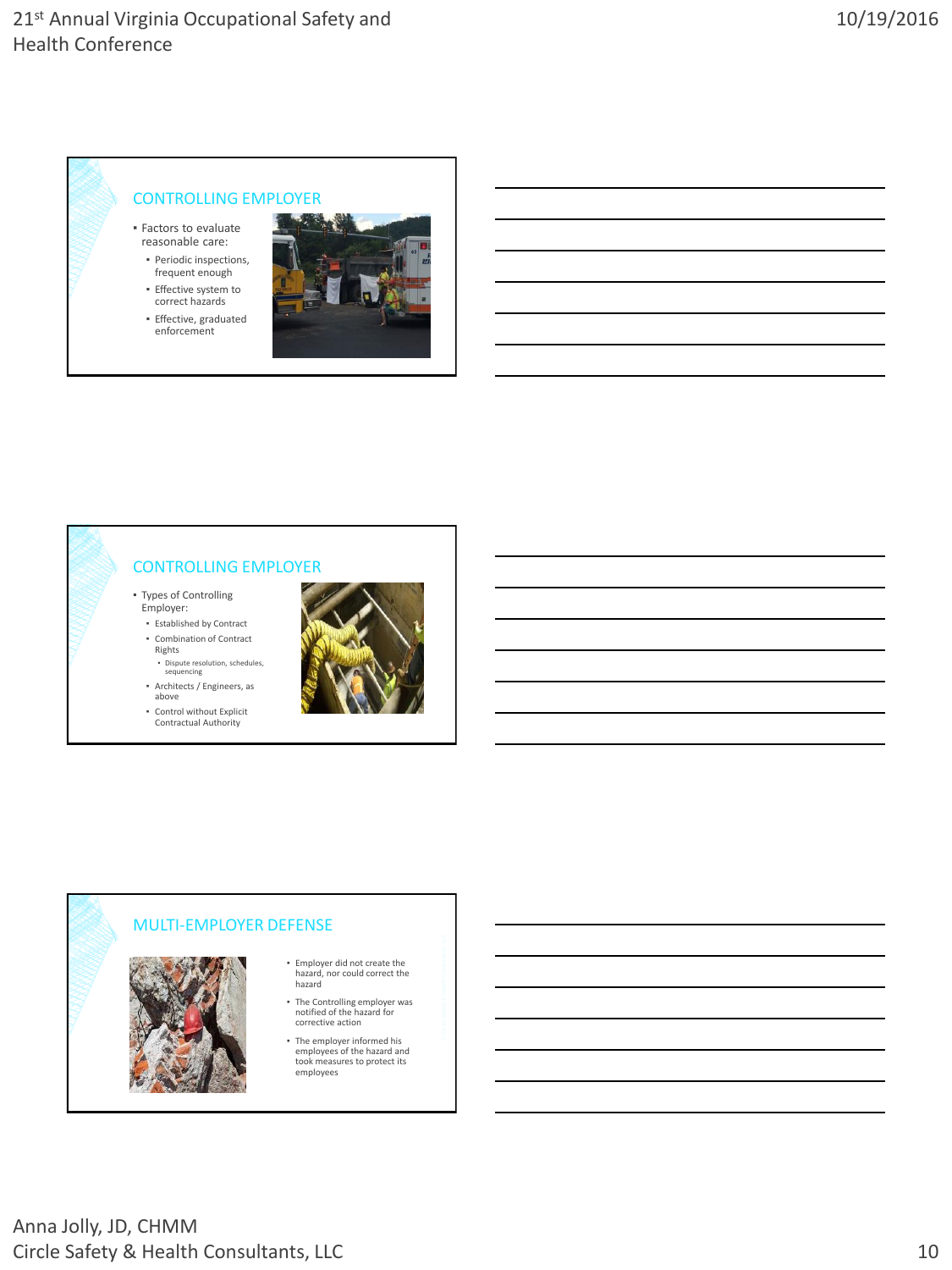## 21st Annual Virginia Occupational Safety and Health Conference

### #9 THE SAFETY LEADER

▪ The critical part of leadership is not just knowing where you are going, but getting people to follow you there.



### BASIC SAFETY LEADERSHIP

- Know the Company Safety Rules and Policies.
- Always follow those rules personally when on the job site.
- Know the VOSH/OSHA requirements for your routine tasks.
- Always be on the lookout for hazards on your site.



#### MORE SAFETY LEADERSHIP

- Always correct hazards as soon as they are observed.
- Perform a self-audit of the worksite at the beginning of each shift.
- Always have the appropriate equipment for the job.
- Make sure your employees know and follow the safety rules.